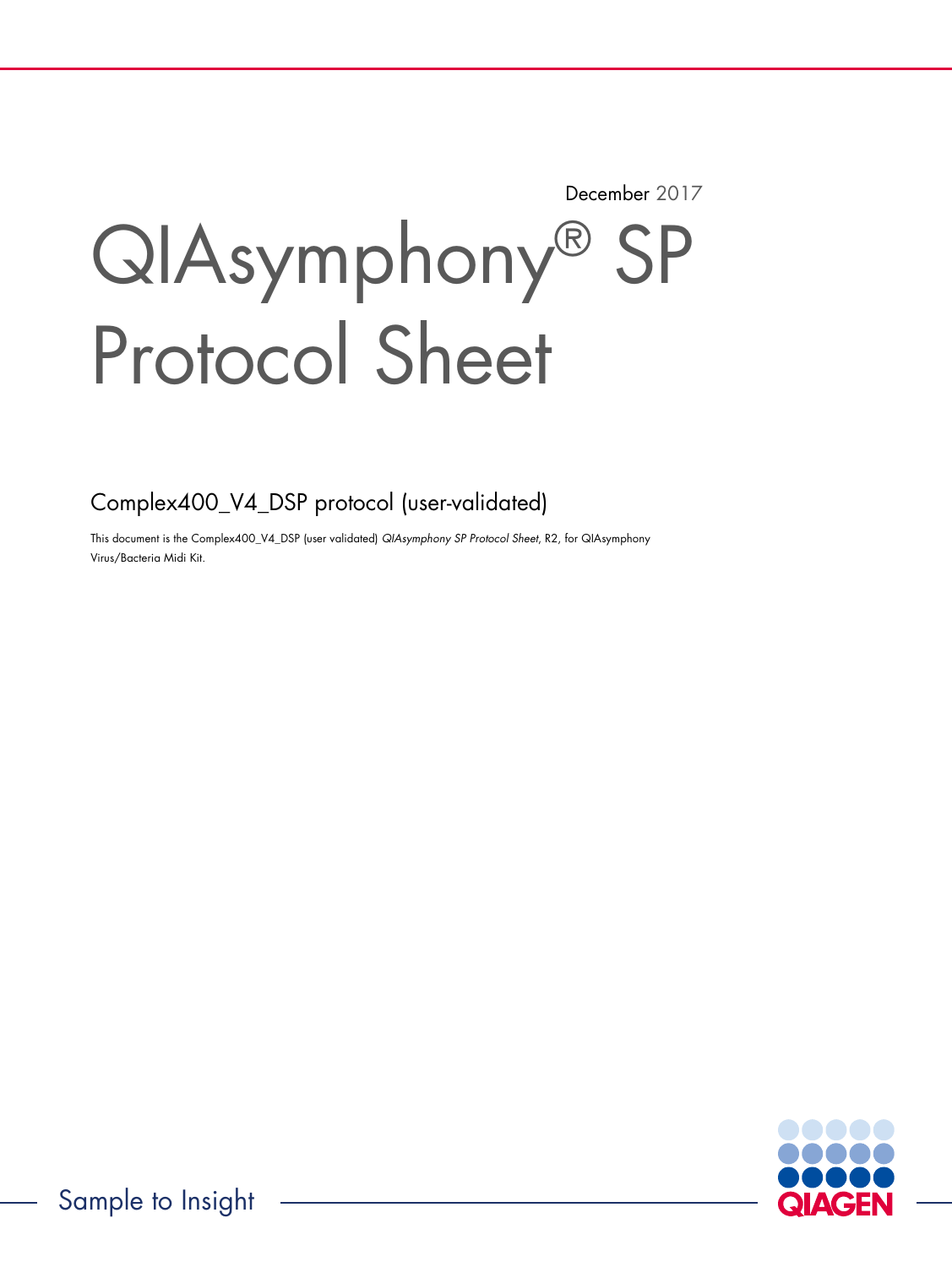## General information

The QIAsymphony Virus/Bacteria Kits are intended for molecular biology applications. This product is not intended for the diagnosis, prevention, or treatment of a disease.

Note: It is the user's responsibility to validate performance using this combination for any procedures used in their laboratory.

| Kit                              | QIAsymphony Virus/Bacteria Midi Kit |
|----------------------------------|-------------------------------------|
| Sample material                  | Respiratory and urogenital samples  |
| Protocol name                    | Complex400 V4 DSP                   |
| <b>Default Assay Control Set</b> | ACS_Complex400_V4_DSP_default_IC    |
| Editable                         | Eluate volume: 60 µl, 85 µl, 110 µl |
| <b>Required software version</b> | Version 4.0 or higher               |

# "Sample" drawer

| Sample type            | Respiratory samples (BAL, dried swabs, transport media, aspirates, sputum) and urogenital<br>samples (urine, transport media) |
|------------------------|-------------------------------------------------------------------------------------------------------------------------------|
| Sample volume          | Depends on type of sample tube used; for more information see<br>www.qiagen.com/products/qiasymphonyvirus/bacteriakits        |
| Primary sample tubes   | See www.qiagen.com/products/qiasymphonyvirus/bacteriakits for more information                                                |
| Secondary sample tubes | See www.qiagen.com/products/qiasymphonyvirus/bacteriakits for more information                                                |
| Inserts                | Depends on type of sample tube used; for more information see<br>www.qiagen.com/products/qiasymphonyvirus/bacteriakits        |
| Other                  | Carrier RNA-Buffer AVE mix required; use of internal control is optional                                                      |

# "Reagents and Consumables" drawer

| Position A1 and/or A2 | Reagent cartridge (RC)                       |
|-----------------------|----------------------------------------------|
| <b>Position B1</b>    | Buffer ATL (ATL)                             |
| Tip rack holder 1-17  | Disposable filter-tips, 200 µl               |
| Tip rack holder 1-17  | Disposable filter-tips, 1500 µl              |
| Unit box holder 1-4   | Unit boxes containing sample prep cartridges |
| Unit box holder 1-4   | Unit boxes containing 8-Rod Covers           |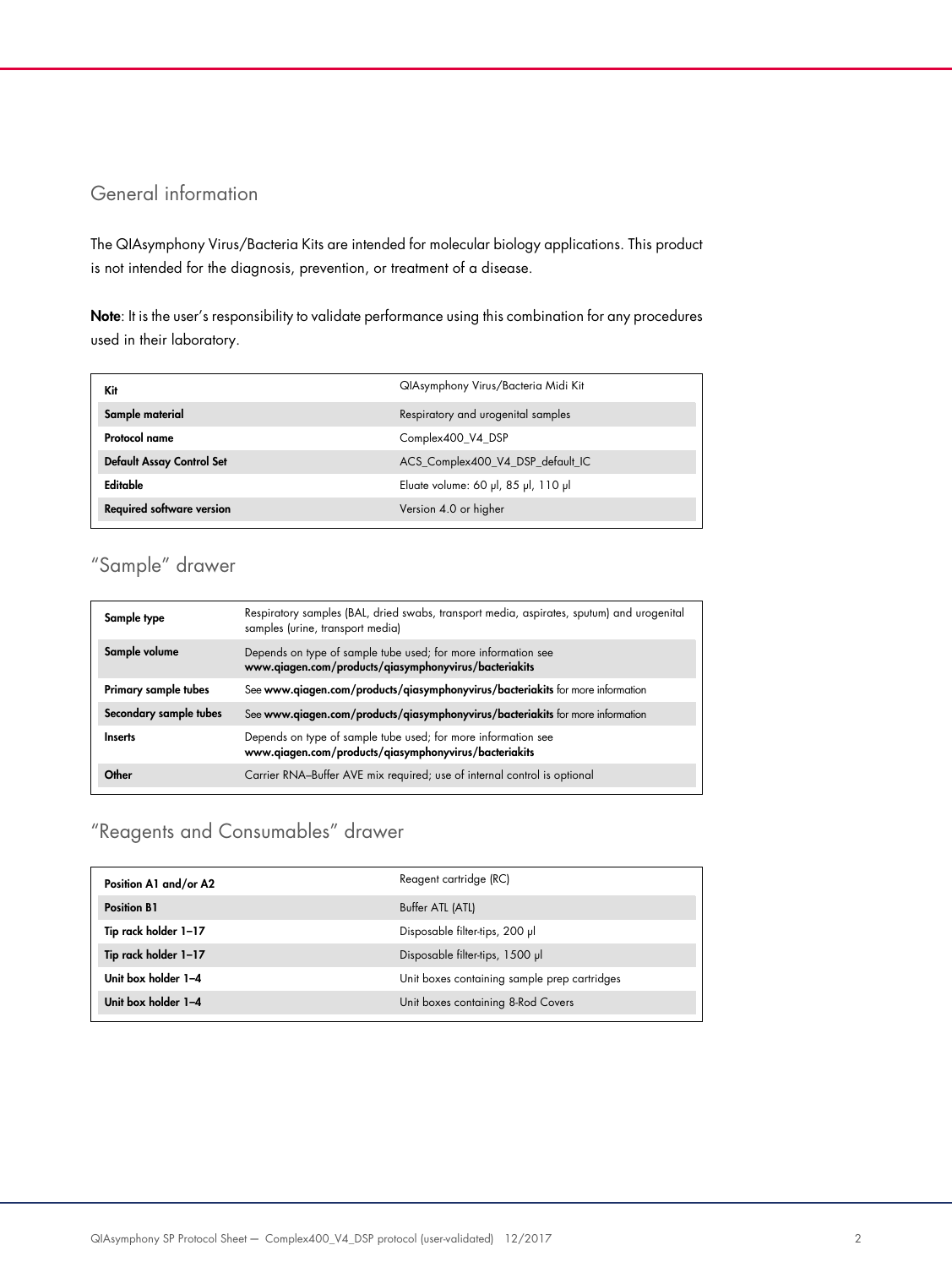# "Waste" drawer

| Unit box holder 1-4        | Empty unit boxes    |
|----------------------------|---------------------|
| Waste bag holder           | Waste bag           |
| Liquid waste bottle holder | Liquid waste bottle |

# "Eluate" drawer

| Elution rack (we recommend using slot 1, cooling position)<br><b>See</b><br>www.qiagen.com/products/qiasymphonyvirus/bacteriakits<br>for more information |
|-----------------------------------------------------------------------------------------------------------------------------------------------------------|
|-----------------------------------------------------------------------------------------------------------------------------------------------------------|

## Required plasticware

|                                                    | One batch,<br>24 samples* | Two batches,<br>48 samples* | Three batches,<br>72 samples* | Four batches,<br>96 samples* |
|----------------------------------------------------|---------------------------|-----------------------------|-------------------------------|------------------------------|
| Disposable filter-tips,<br>$200 \mu$ <sup>11</sup> | 34                        | 60                          | 86                            | 112                          |
| Disposable filter-tips,<br>1500 µl <sup>†‡</sup>   | 123                       | 205                         | 295                           | 385                          |
| Sample prep cartridges <sup>§</sup>                | 18                        | 36                          | 54                            | 72                           |
| 8-Rod Covers <sup>1</sup>                          | 3                         | 6                           | 9                             | 12                           |

\* Use of more than one internal control per batch and performing more than one inventory scan requires additional

disposable filter-tips. Use of less than 24 samples per batch decreases the number of disposable filter-tips required per run. † There are 32 filter-tips/tip rack.

‡ Number of required filter-tips includes filter-tips for 1 inventory scan per reagent cartridge.

§ There are 28 sample prep cartridges/unit box.

¶ There are twelve 8-Rod Covers/unit box.

Note: Numbers of filter-tips given may differ from the numbers displayed in the touchscreen depending on settings, for example, number of internal controls used per batch.

## Selected elution volume

| Selected elution volume (µl)* | Initial elution volume (µl) <sup>t</sup> |
|-------------------------------|------------------------------------------|
| 60                            | 90                                       |
| 85                            | 115                                      |
| 110                           | 140                                      |

\* The elution volume selected in the touchscreen. This is the minimum accessible volume of eluate in the final elution tube.

† The initial volume of elution solution required to ensure that the actual volume of eluate is the same as the selected volume.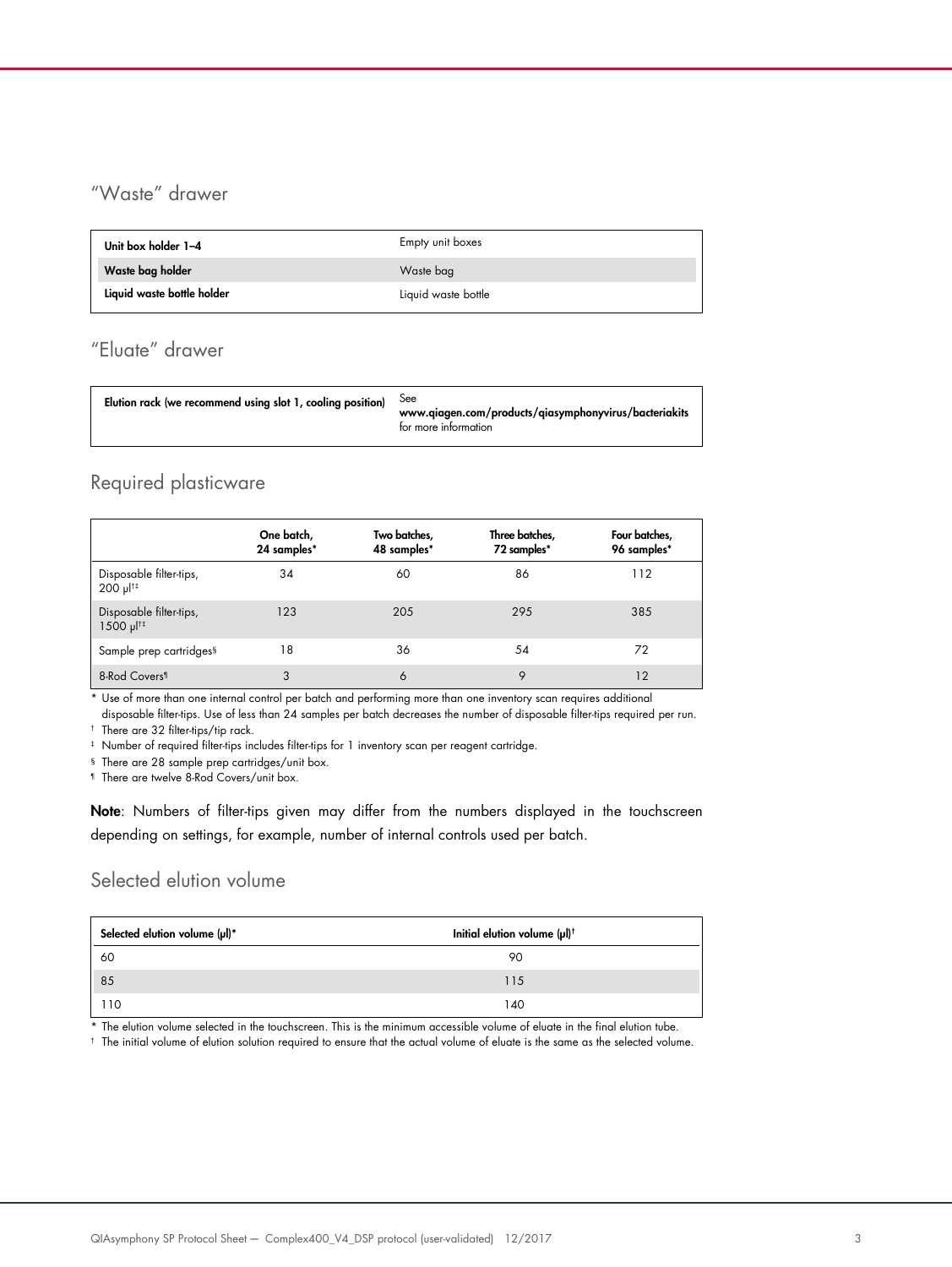Preparation of internal control–carrier RNA (CARRIER)–Buffer AVE (AVE) mixture

| Selected elution<br>volume (µl) | Volume stock carrier RNA<br>(CARRIER) (pl) | Volume internal<br>control (µl)* | <b>Volume Buffer AVE</b><br>(AVE) (µl) | Final volume per<br>sample (µl) |
|---------------------------------|--------------------------------------------|----------------------------------|----------------------------------------|---------------------------------|
| 60                              |                                            |                                  | 108                                    | 120                             |
| 85                              |                                            | 11.5                             | 105.5                                  | 120                             |
| 110                             |                                            |                                  | 103                                    | 120                             |

\* The calculation of the amount of internal control is based on the initial elution volumes. Additional void volume depends on the type of sample tube used; see www.qiagen.com/products/giasymphonyvirus/bacteriakits for more information.

Note: The values displayed in the table are for preparation of internal control–carrier RNA (CARRIER) mixture for a downstream assay that requires 0.1  $\mu$  internal control/ $\mu$  eluate.

Tubes containing internal control–carrier RNA (CARRIER)–Buffer AVE (AVE) mixture are placed in a tube carrier. The tube carrier containing the internal control–carrier RNA (CARRIER)–Buffer AVE (AVE) mixture(s) must be placed in slot A of the sample drawer.

Depending on the number of samples to be processed, we recommend using 2 ml tubes (Sarstedt, cat. no. 72.693 or 72.694) or 14 ml 17 x 100 mm polystyrene, round-bottom tubes (Becton Dickinson, cat. no. 352051) for diluting the internal control, as described in the table below. The volume can be split into 2 or more tubes.

## Calculating the volume of internal control mixture

| Tube type                                                                                  | Name on<br>QIAsymphony<br>touchscreen      | Calculation of internal control-carrier RNA<br>(CARRIER)-Buffer AVE (AVE) mixture volume per<br>tube |
|--------------------------------------------------------------------------------------------|--------------------------------------------|------------------------------------------------------------------------------------------------------|
| Microtube 2 ml with cap; microtube 2 ml, PP,<br>SKIRTED, (Sarstedt, cat. No. 72.694)       | SAR#72.694<br>T <sub>2</sub> .0 ScrewSkirt | $(n \times 120 \text{ pl}) + 360 \text{ pl}$ *                                                       |
| Microtube 2 ml with cap; microtube 2 ml, PP,<br>NON-SKIRTED, (Sarstedt, cat. No. 72.693)   | SAR#72.693<br>T <sub>2.0</sub> Screw       | $(n \times 120 \text{ pl}) + 360 \text{ pl}^*$                                                       |
| Tube 14 ml, 17 x 100 mm polystyrene<br>round-bottom (Becton Dickinson, cat. no.<br>352051) | BD#352051<br>FalconPP 17x100               | $(n \times 120 \text{ pl}) + 600 \text{ pl}^{\dagger}$                                               |

\* Use this equation to calculate the required volume of internal control mixture (n = number of samples; 120 µl = volume of internal control–carrier RNA (CARRIER)–Buffer AVE (AVE) mixture; 360 µl = void volume required per tube). For example, for 12 samples (n = 12):  $(12 \times 120 \text{ pl}) + 360 \text{ pl} = 1800 \text{ pl}$ . Do not fill the tube with more than 1.9 ml (i.e., a maximum of 12 samples per tube). If more than 12 samples will be processed, use additional tubes, ensuring that the void volume is added per tube.

 $^\dagger$  Use this equation to calculate the required volume of internal control–carrier RNA (CARRIER)–Buffer AVE (AVE) mixture (n = number of samples; 120 µl = volume of internal control–carrier RNA (CARRIER)–Buffer AVE (AVE) mixture; 600 µl = void volume required per tube). For example, for 96 samples (n = 96): (96 x 120 µl) + 600 µl = 12120 µl.

#### See www.qiagen.com/products/qiasymphonyvirus/bacteriakits for required inserts.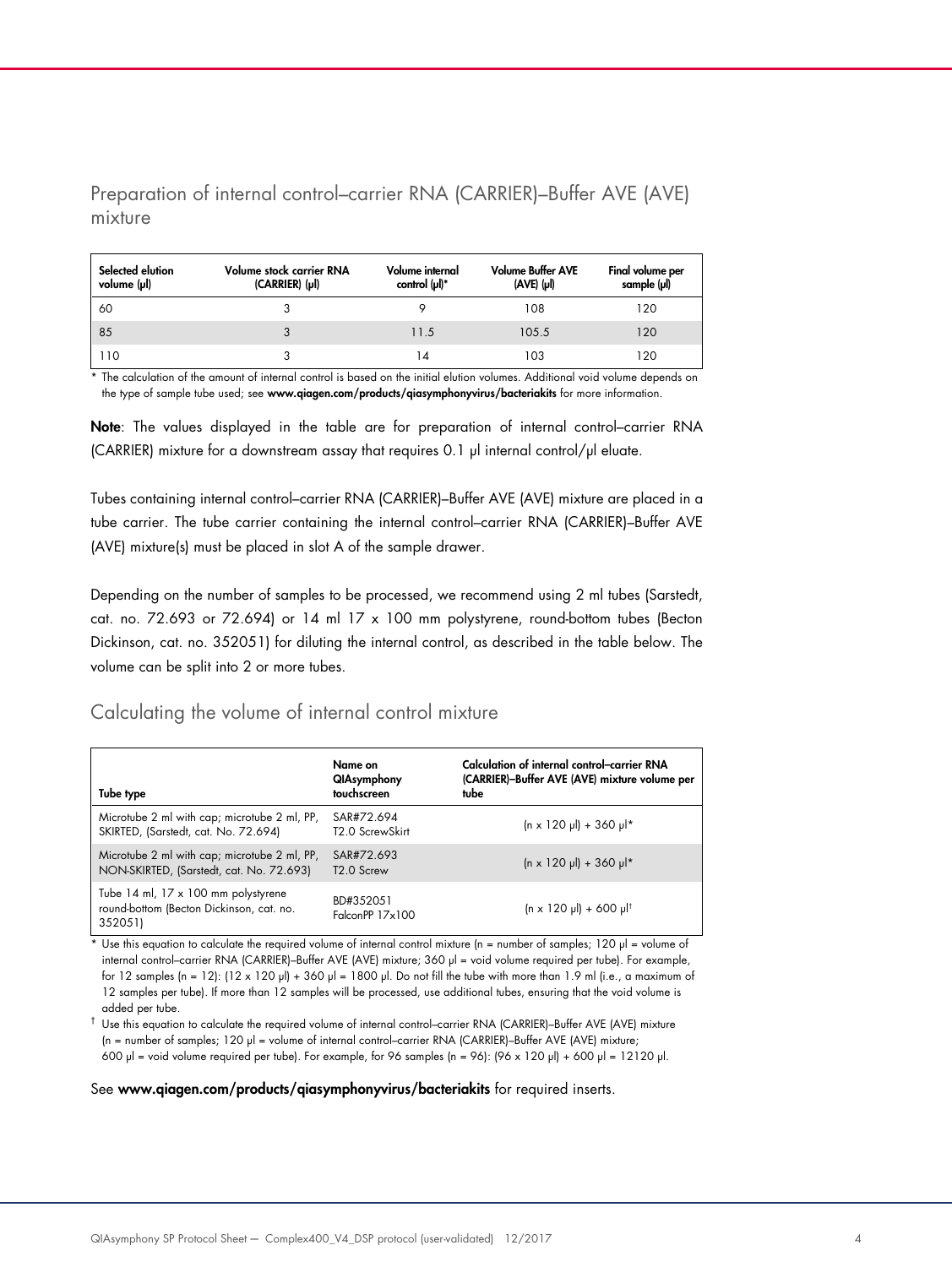## Using FIX labware

Using liquid-level detection (LLD) for sample transfer allows the use of primary and secondary tubes. However, this requires certain dead volumes in the respective tubes. In order to minimize dead volumes, secondary tubes should be used without liquid-level detection. Specific FIX labware is available (e.g., SAR\_FIX\_#72.694 T2.0 ScrewSkirt) which can also be selected on the touchscreen of the QIAsymphony SP. This tube/rack type imposes aspiration restrictions. The sample is aspirated at a particular height in the tube that is defined by the volume of sample to be transferred. Therefore, it is essential to make sure that the volume listed in the labware list is used. Labware lists are available for download at www.qiagen.com/products/qiasymphonyvirus/bacteriakits.

Sample tubes that can be used with or without liquid-level detection and required sample volumes are also listed at www.qiagen.com/products/qiasymphonyvirus/bacteriakits. Do not use volumes greater or lower than the required volume since this may lead to errors during sample preparation.

Tubes for liquid-level detection and tubes that are not for liquid-level detection can be processed within one batch/run.

## Preparation of sample material

When working with chemicals, always wear a suitable lab coat, disposable gloves, and protective goggles. For more information, consult the appropriate material safety data sheets (MSDSs), available from the product supplier.

#### Urine

Urine can be processed without further pretreatment. Transfer the sample to a 2 ml Sarstedt tube (cat. no. 72.693 or 72.694) and place the sample into the tube carrier. Alternatively, primary tubes can be used. The required minimum starting volume may vary, depending on the primary tube used. Compatible primary and secondary tube formats, including minimum starting volume required for each protocol, are listed at www.qiagen.com/products/qiasymphonyvirus/bacteriakits. The system is optimized for pure urine samples that do not contain preservatives. To increase sensitivity for bacterial pathogens, samples can be centrifuged. After discarding the supernatant the pellet can be resuspended in at least 500 µl Buffer ATL (ATL) (cat. no. 939016). Transfer the sample to a 2 ml Sarstedt tube (cat. no. 72.693 or 72.694). Place the sample into the tube carrier and process the sample using the Complex400\_V4\_DSP protocol and the required FIX labware.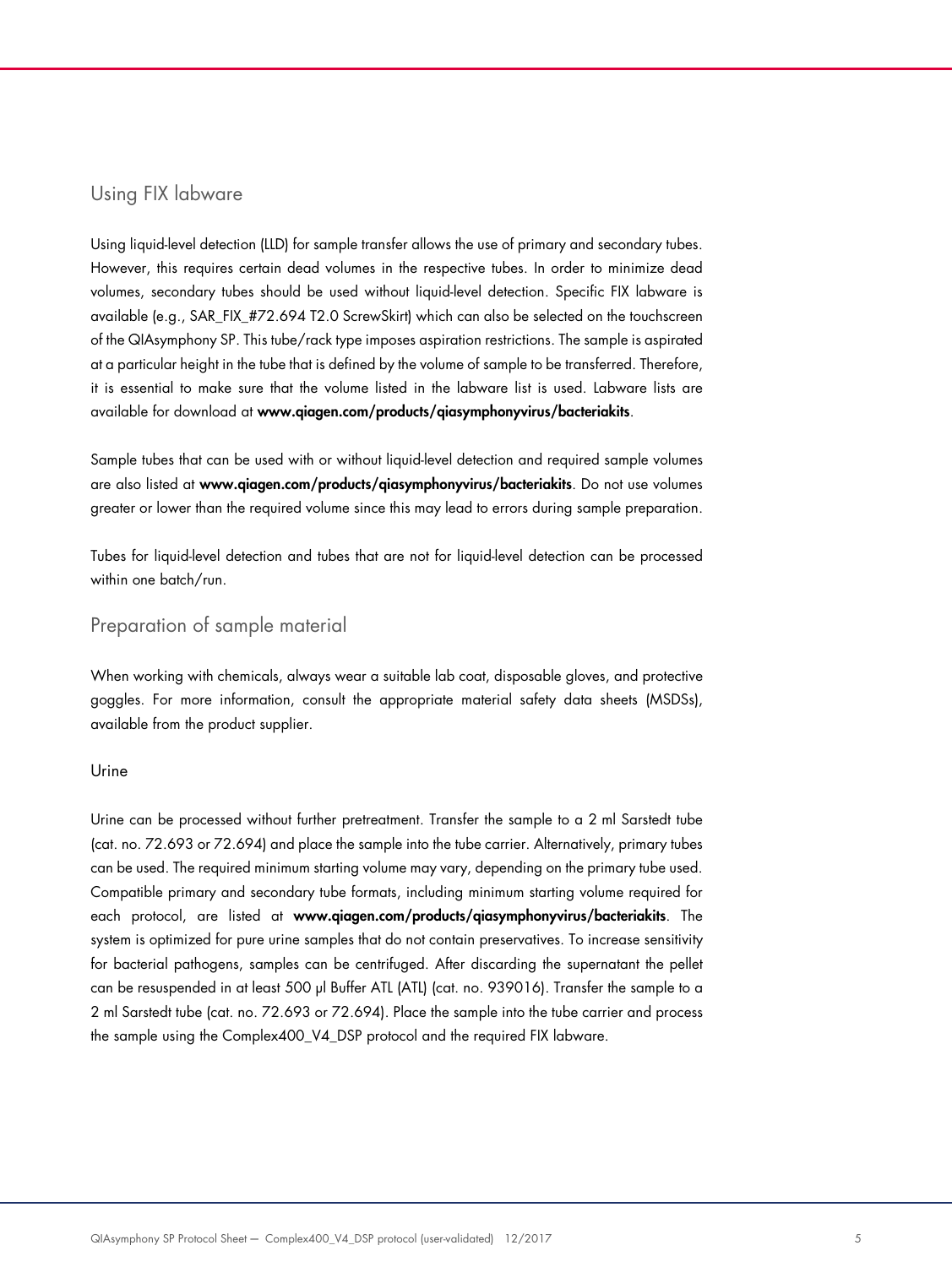Isolation of genomic DNA from Gram-positive bacteria

DNA purification can be improved for some Gram-positive bacteria by enzymatic pretreatment before transferring the sample to the QIAsymphony SP and starting the Complex400\_V4\_DSP protocol.

- 1. Pellet bacteria by centrifugation at  $5000 \times g$  for 10 minutes.
- 2. Suspend the bacterial pellet in 500 µl of the appropriate enzyme solution (20 mg/ml lysozyme or 200 µg/ml lysostaphin; 20 mM Tris·HCl, pH 8.0; 2 mM EDTA; 1.2% Triton X-100).
- 3. Incubate at 37°C for at least 30 minutes (± 2 minutes).
- 4. Briefly centrifuge the tube to remove drops from the inside of the lid.
- 5. Transfer the sample to a 2 ml Sarstedt tube (cat. no. 72.693 or 72.694), place the sample in the tube carrier, and continue with the Complex400\_V4\_DSP protocol using the required FIX labware.

#### Viscous or mucous samples

Some samples (e.g., sputum, respiratory aspirates) may be viscous and require liquefaction to enable pipetting. Low-viscosity samples do not require additional preparation. Medium- to highviscosity samples should be prepared as follows:

- 1. Dilute the sample 1:1 with Sputasol\*† (Oxoid, cat. no. SR0233) or 0.3% (w/v) DTT. Note: The 0.3% (w/v) DTT solution can be made in advance and stored in aliquots at -20°C. Discard thawed aliquots after use.
- 2. Incubate at 37°C until the sample viscosity is suitable for pipetting.
- 3. Transfer at least 500 µl of the sample to a 2 ml Sarstedt tube (cat. no. 72.693 or 72.694). Process the sample using the Complex400\_V4\_DSP protocol.

#### Dried body fluid and secretion swabs

- 1. Submerge the dried swab tip in 750 µl Buffer ATL (ATL) (cat. no. 939016), and incubate at 56°C for 15 minutes (± 1 minute), with continuous mixing. If mixing is not possible, vortex before and after incubation for at least 10 seconds.
- 2. Remove the swab and squeeze out all the liquid by pressing the swab against the inside of the tube.

<sup>\*</sup> Sputasol (Oxoid, cat. no. SR0233, www.oxoid.com) or dithiothreitol (DTT).

<sup>†</sup> This is not a complete list of suppliers.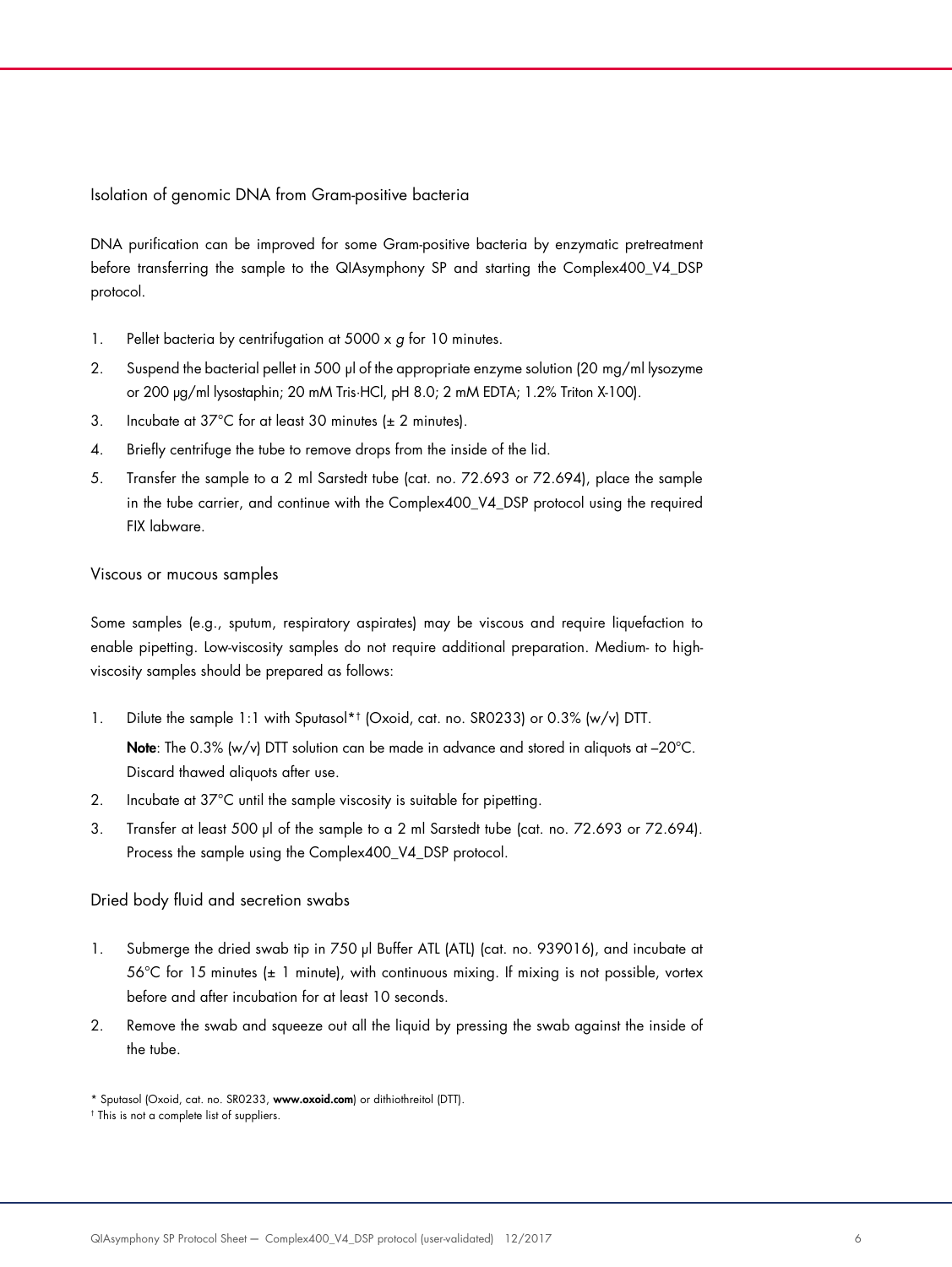3. Transfer at least 500 µl of the sample to a 2 ml Sarstedt tube (cat. no. 72.693 or 72.694). Process the sample with the Complex400\_V4\_DSP protocol.

Note: This protocol is optimized for cotton or polyethylene swabs. When using other swabs, it might be necessary to adjust the volume of Buffer ATL (ATL) to ensure that at least 500 µl is available as sample material.

#### Respiratory or urogenital swabs stored in transport media

Storage media for respiratory or urogenital swabs can be used without pretreatment. If the swab has not been removed, press the swab against the side of the tube to squeeze out the liquid. Any excess mucous in the specimen should be removed at this time by collecting it on the swab. Any residual liquid from the mucous and the swab should then be squeezed out by pressing the swab against the side of the tube. Finally, the swab and the mucous should be removed and discarded. If samples are viscous, perform a liquefaction step (see "Viscous or mucous samples" above) before transferring the sample to the QIAsymphony SP. If there is not sufficient starting material, pipet Buffer ATL (ATL) into the transport medium to adjust the required minimum starting volume and vortex the sample for 15–30 seconds in the tube (if the transport medium contains the swab perform this step before removing the swab). Transfer the sample to a 2 ml Sarstedt tube (cat. no. 72.693 or 72.694) and place the sample in the tube carrier. Alternatively, primary tubes can be used. The required minimum starting volume may vary, depending on the primary tube used. Compatible primary and secondary tubes, including minimum starting volume required for each protocol, are listed at www.qiagen.com/products/qiasymphonyvirus/bacteriakits.

### Revision history

| Document revision history |                                                                    |  |
|---------------------------|--------------------------------------------------------------------|--|
|                           | , R2 12/2017 $\,$ Update for QIAsymphony Software version 5.0 $\,$ |  |

For up-to-date licensing information and product-specific disclaimers, see the respective QIAGEN® kit handbook or user manual. QIAGEN kit handbooks and user manuals are available at www.qiagen.com or can be requested from QIAGEN Technical Services or your local distributor.

Trademarks: QIAGEN®, Sample to Insight®, QIAsymphony® (QIAGEN Group). Registered names, trademarks, etc. used in this document, even when not specifically marked as such, are not to be considered unprotected by law. 12/2017 HB-0678-S03-001 © 2017 QIAGEN, all rights reserved.